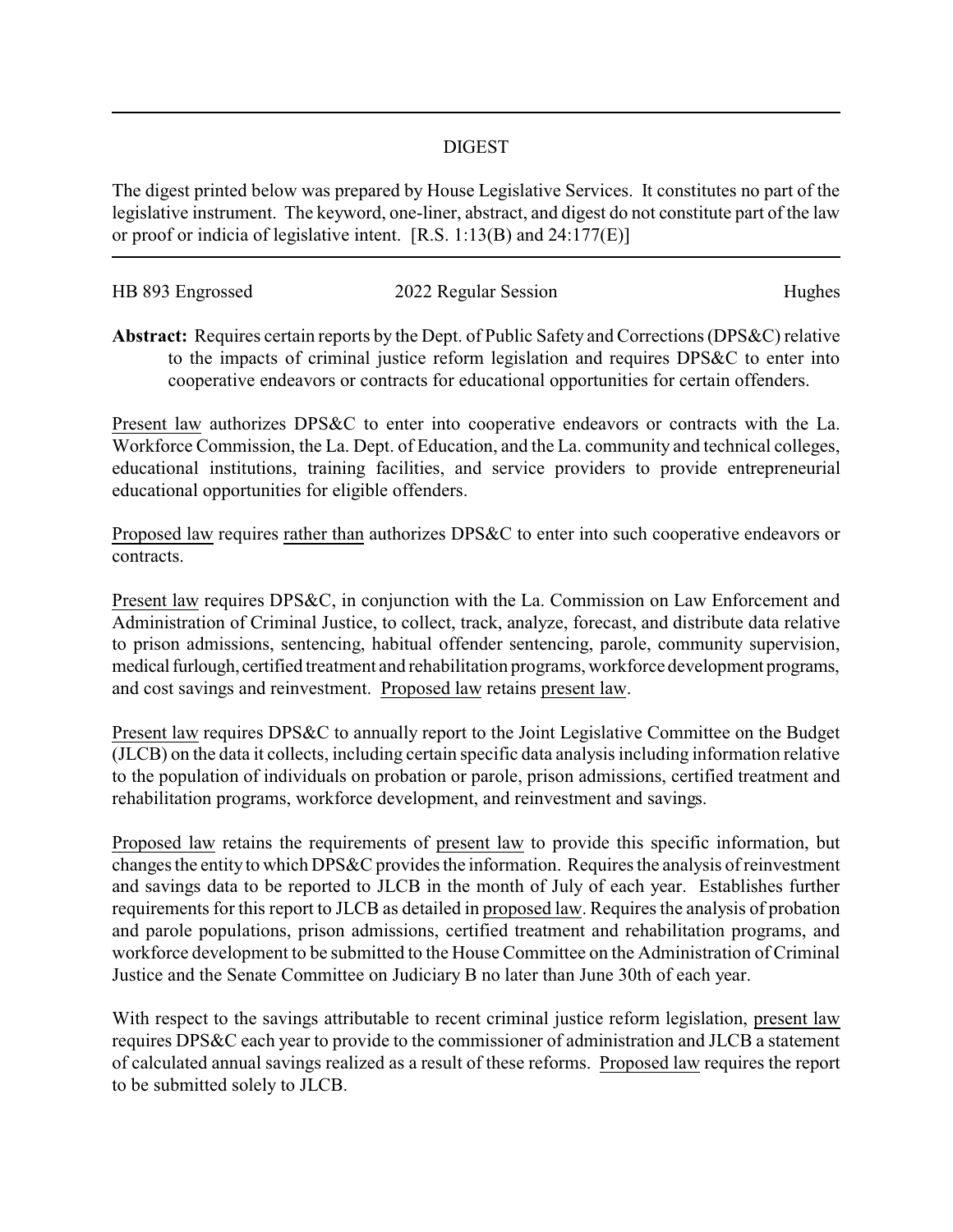Present law deems 50% of the annual savings a bona fide obligation of the state and establishes the following allocation for that portion of the savings:

- (1) 30% of the 50% is allocated to DPS&C to award incentive grants to parishes, judicial districts, and nonprofit community partner organizations to expand evidence-backed prison alternatives and reduce admissions to the state prison system.
- (2) 20% of the 50% is allocated to the La. Commission on Law Enforcement and the Administration of Criminal Justice to award competitive grants for victim services.
- (3) 50% of the 50% is allocated to DPS&C for targeted investments in reentry services, community supervision, educational and vocational programming, transitional work programs, and contracts with parish jails and other local facilities that house state inmates to incentivize expansion of recidivism reduction programming and treatment services.

Present law deems an additional 20% of the total annual savings a bona fide obligation of the state and allocates the amount to DPS&C for juvenile justice initiatives and programs.

Proposed law retains present law but bases the percentage on the total amount of savings instead of the bonafide amounts as follows:

- (1) 20% to DPS&C for juvenile justice initiatives and programs.
- (2) 15% to DPS&C to award incentive grants to parishes, judicial districts, and nonprofit community partner organizations to expand evidence-backed prison alternatives and reduce admissions to the state prison system.
- (3) 10% to the La. Commission on Law Enforcement and the Administration of Criminal Justice to award competitive grants for victim services.
- (4) 25% to DPS&C for targeted investments in reentry services, community supervision, educational and vocational programming, transitional work programs, and contracts with parish jails and other local facilities that house state inmates to incentivize expansion of recidivism reduction programming and treatment services. Proposed law additionally requires DPS&C to use such funds for educational and vocational programming for no less than 50% of eligible individuals each year.

Proposed law retains the requirement of present law that 70% of the annual savings be deemed a bona fide obligation of the state.

As previously noted, proposed law requires DPS&C to submit a report each year to JLCB regarding the savings from criminal justice reform legislation. Proposed law requires the report to contain information on all offenders in state facilities, offenders sentenced to DPS&C who are in the custody of the sheriff or other local governing authority, and youth in the custody or under supervision of the office of juvenile justice for each of the following topics: